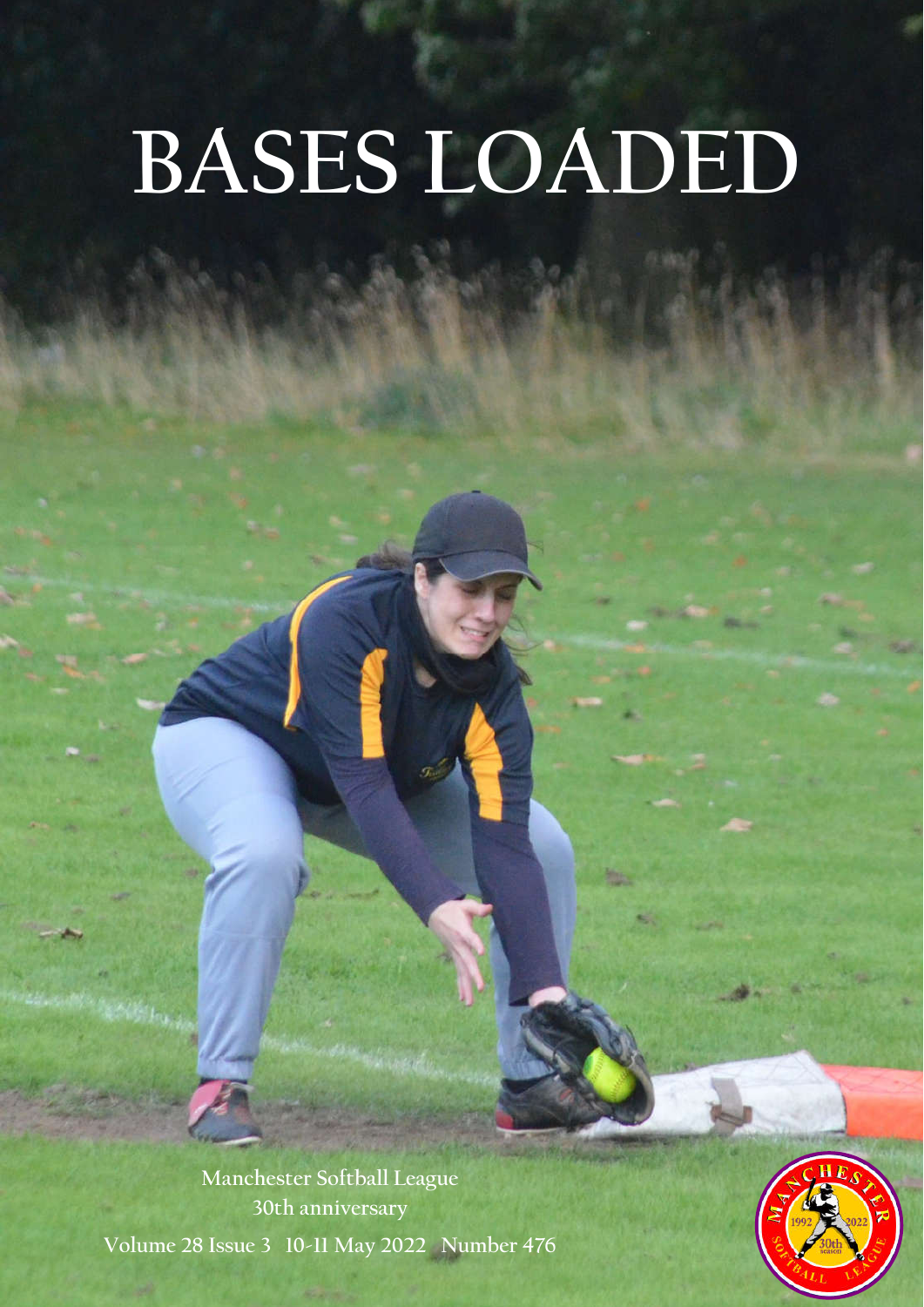## **This week's games**

## *W-L streaks include last season played*

## **TUESDAY**

#### **Division 3**

Bats 1W @ Enforcers 1L (pitch 6) *ump Sharp*

Freeze 1W @ Thunder III 2L (7) *P Fagan* Seagulls 5W @ Hackers 3W (8) *Warren* Stingers rest

#### **Division 4**

Sluggababes 1W @ Raiders 9L (3) *Caird* Swingers 1W @ Screwballs 1W (2) *Roberts* Thunder IV 1L @ Tiggers 2W (4) *Goff* Barflies rest

#### **WEDNESDAY**

#### **Division 1**

L Dodgers 2L @ Sharks 2L (B) *Hung* Mayhem @1W Greensox 7W (D) *Caird* Thunder 1L @ Camels 1W (A) *P Fagan* T Dodgers 3W @ Mavericks 1L (C) *Roberts* **Division 2**

Bandidos 2L @ Tigers 2W (F) *Dunn* Mavericks II 2W @ Camels II 5L (G) *Strayer*

Meerkats 2W @ Thunder II 2L (H) *Green* Speeders 1W @ Titans 3W (E) *Wallace*

# **Contents**

| Sox beat champs                 | 2  |
|---------------------------------|----|
| Hitting for the cycle           | 2  |
| <b>Birthdays</b>                | 3  |
| The MSL years                   | 3  |
| <b>Complaint judgment</b>       | 5  |
| <b>Travelling Dodgers, NSL1</b> |    |
| champions                       | 8  |
| <b>Free transfers</b>           | 9  |
| Home runs                       | 10 |
| <b>MVPs</b>                     | 10 |
| Guests                          | 11 |
| <b>Roster change</b>            | 11 |
| <b>Results &amp; standings</b>  | 12 |
|                                 |    |

## **Sox beat champs to extend streak**

**reensox** had a<br>
convincing win<br>
over the reigni<br>
champions **Thu**<br>
der bringing to an end the convincing win over the reigning champions **Thun**latter's 8-game winning streak. After a pair of shutouts, Sox scored five in the 2nd but Thunder came right back with four of their own. A similar score in the top of the 4th gave Sox a 9-4 lead, and from there on defences were on top, as Sox ran out 11-5 winners. **Camels** and **Lion Dodgers** were also involved in a low-scoring game, with the lead—never more than a single run—changing hands sev-

eral times before the Camels scored five in the top of the 6th to seal the win. On the other hand, **Mavericks** and **Mayhem** shared a 37-run thriller, with Mossley taking an early lead with six runs, which they consolidated with a similar score in the 3rd, to lead 13-6. But the steers rallied and managed to tie the scores at 18-18 in the top of the 7th. But, as we say so often in these pages, the home team took their advantage, and scored the winning run in the final half-inning. Sharks continue to find Division 1 a

*► Continued on page 4*

## **Hitting for the cycle**

In Mayhem's game<br>
against the Mavericks<br>
last week, Mossley's **I**<br> **than Barratt** achieved the n Mayhem's game against the Mavericks last week, Mossley's **Na**rare feat of hitting for the cycle: for those unfamiliar with this baseball term, it means

hitting one each of a single, double,



homer in the first inning, which was a line drive to the outfield that was fumbled: it's a good thing he has them long legs. A single in the second, double in the third and then a triple in the fourth. His final at



bat was a fielder's choice."

Hitting for the cycle is presumably not something a batter aims for at the beginning

*(Continued on page 7)*

*Bases Loaded*, the Manchester Softball League Review is published by the Manchester Softball League. © 2022 Editor: Harry Somers. Cover picture: David Grice

triple and home run in four

As his captain Zoe Le Roux describes it , "He hit a 3-run

plate appearances.

Contributions should be sent to **review@manchester-softball.co.uk**.

Available online at **http://manchester-softball.co.uk/about-msl/the-review**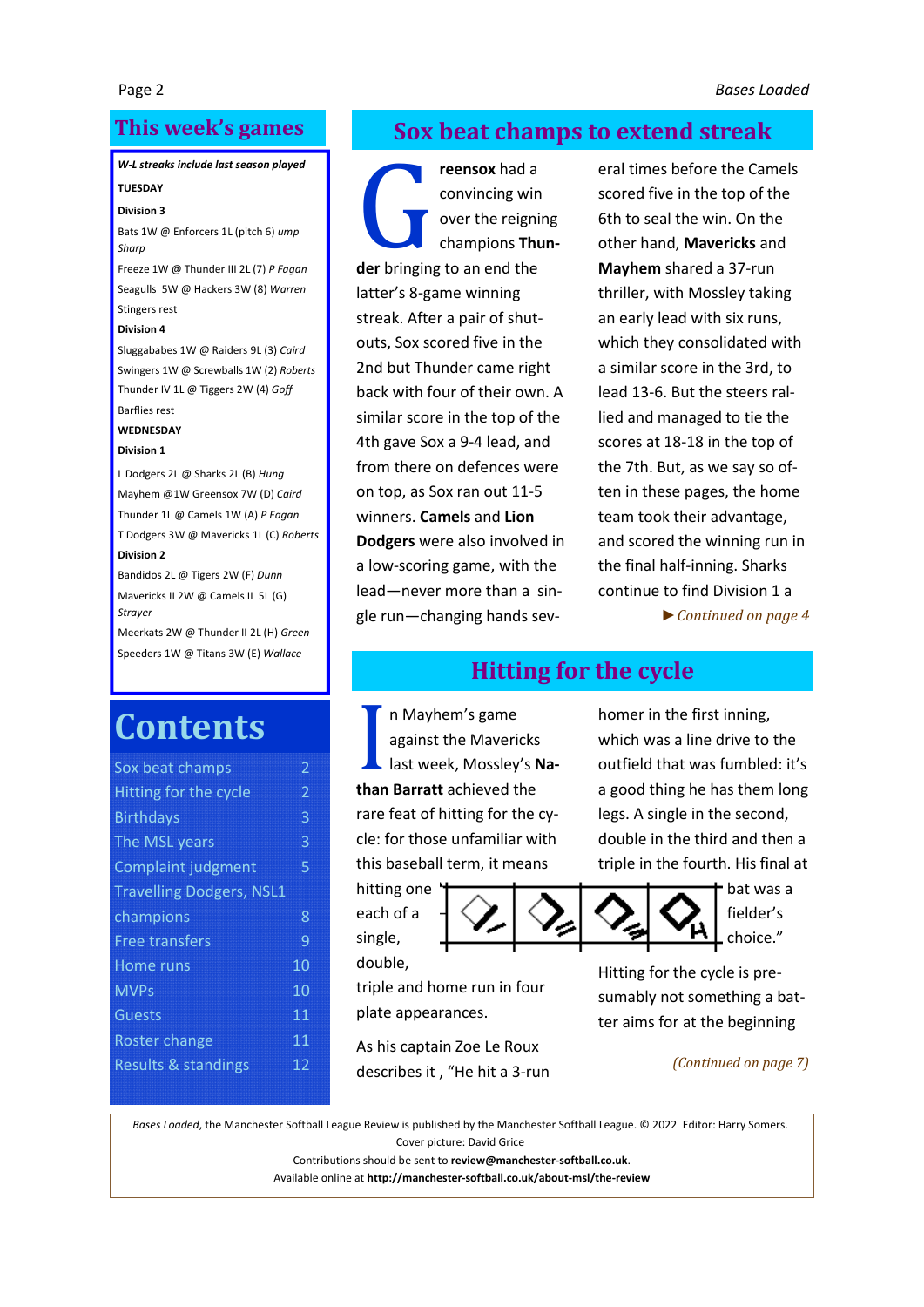Week beginning May 9th

**Monday** Emma Beall (Sluggababes), Rachel Loggenberg (Raiders), Jay Stevens (Meerkats)

**Wednesday** Peter O'Hare (Bandidos)

**Thursday** Steven Kellett (Mavericks II)

**Saturday** Anthony Henderson (Seagulls)

**Sunday** Natasha Andy (Swingers)

**Baseball birthday**: Thursday May 12th would have been the 97th birthday of **Yogi Berra**, who played all but the final year of his career for the New York Yankees. Although possibly more famous, especially beyond baseball,

for giving his name to a cartoon character, he is regarded as possibly the greatest



catcher in history.

He was an 18-time All-Star and won 10 World Series championships as a player—more than any other player in MLB history. But he is also well-known for memorable sayings, often unintentionally amusing, such as "It ain't over 'til it's over" and "It's déjà vu all over again". He died in 2015.

# **Birthdays The MSL Years—1992-93**

The South Manchester Softball League is inaugurated with eight teams in two conferences, modelled on baseball in the US: Manchester is divided east-west along Princes Parkway, with Platt Fields Pirates, Didsbury Bats, Rusholme Funsters and Levy Hotshots in the east conference based at Platt Fields, and Whalley Rangers, Purple As, UMIST Hackers and Akihero Greensox based at Alexandra Park in the west.

We have very few records (in fact just a single result: Hackers 20 Bats 14 on 13 August), except that Pirates beat Foghorns in a play-off to become the first champions.

We have records of 20 games from 1993, with games played as late as 26 September (a Sunday, at Fletcher Moss). The champions were again the Platt Fields Pirates, this time beating Whalley Rangers in a three-game playoff.

Manchester was in the news in December 1992 when the IRA exploded two bombs near the cathedral. 56 people were injured but there were no fatalities.

Elsewhere in Britain, 1992 marked the beginning of football as we (now) know it, with the start of the Premier League. John Major called an election which Neil Kinnock somehow managed to not win.

Beyond these shores, LA riots followed when four white police officers were found not guilty of beating up Rodney King despite video evidence; Barcelona hosted the Olympics; Bill Clinton became US President, later overseeing the signing of a historic treaty in which Israel recognised the PLO and granted Palestine some autonomy; and Toronto Blue Jays were back-to-back World Series champions in '92 and '93.

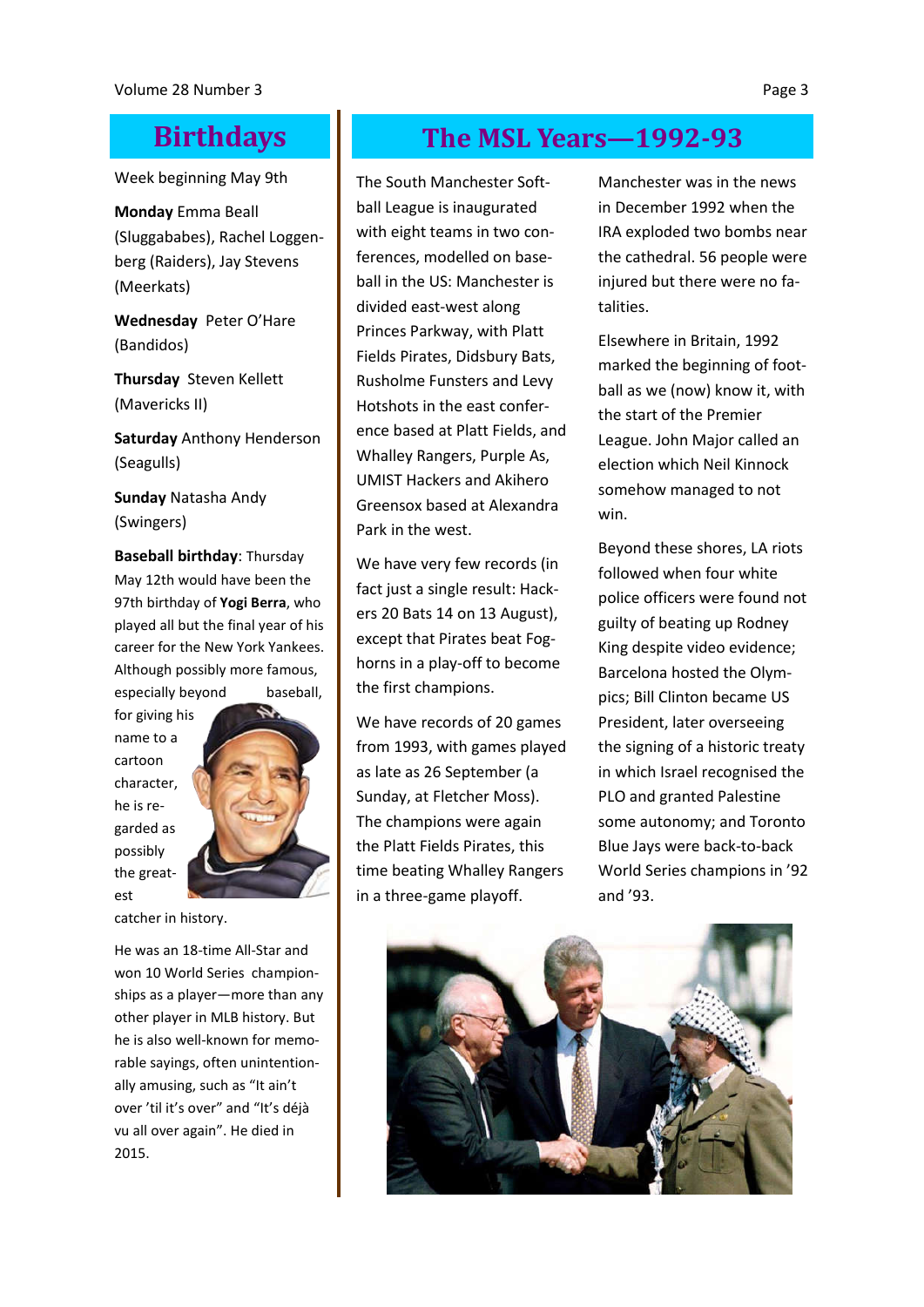#### **Sox beat champs** (Continued from page 2)

tougher prospect, though did better this week, tied with **Travelling Dodgers** at 7-7 after four, but floundering in the latter innings, especially allowing seven in the bottom of the 6th, eventually losing 10-17.

In Division 2 three teams are 2-0. **Meerkats** continue their quest to bounce straight back up with a comfortable win over Camels II, leading 13-2 after just two innings, before easing off to complete the job on the run-ahead rule. **Mavericks II** are also looking to regain their top-flight status, and completed a double over the promoted teams with an 18-10 win against the **Tigers**. The big cats pounced early with six runs in the opening inning, but were then shut out for the next four as Mavs took a 10-6 lead. Tigers tied the scores in the next inning but then allowed a bataround as the junior steers sealed the win. **Thunder II** continue to struggle as **Speeders** consistently outscored them, despite three homes from Jon Taylor. And **Bandidos** recovered somewhat from going 9-1 down to **Titans**  in the first two innings getting to within two runs of their mighty opponents and responding to a bat-around with six runs of their own, but it

was never quite enough, and last year's Div 3 champs take an 0-2 record into their rematch with their fiercest rivals this week.

In Division 3, **Seagulls** continue their successful start with a 21-14 defeat of the **Enforcers**, in *their* first game of the season. Early doors this looked like it might be heading for a premature finish, but Enforcers rallied later on, with their rookies particularly learning quickly, and captain Mike was well pleased with the performance. **Hackers** are also 2-0 after a six-inning 21-6 'slaughter' of the **Stingers**. The insects got off to the marginally better start, but the Hackers stepped on the gas and gradually drew away, sealing the win with two sixrun innings. And their fellow relegees, if that's a word, the **Bats** won by exactly the same score against **Thunder III**. The chiroptera led from the start,

but did the real damage scoring nine in the 3rd.

The big winners in Division 4 were the **Swingers** against the **Raiders**. Although there was only one run in it through to the 4th inning, scoring 12 in the 5th made all the difference, and five runs in the bottom of the 6th were enough to secure a 'mercy' win. **Screwballs** got their campaign off to a rip-roaring start, leading **Thunder IV** 8-4 after two innings, and widening the gap with almost every inning. At 89k cal per Screwball (see illustration) they are going to be a force—or at least a dessert—to reckon with. Finally, **Tiggers** top the division having won both their games, this one against **Barflies**, who actually led for most of the game, 8-6 after five innings. But they let it slip in the final two innings, as Tiggers doubled their total without reply.

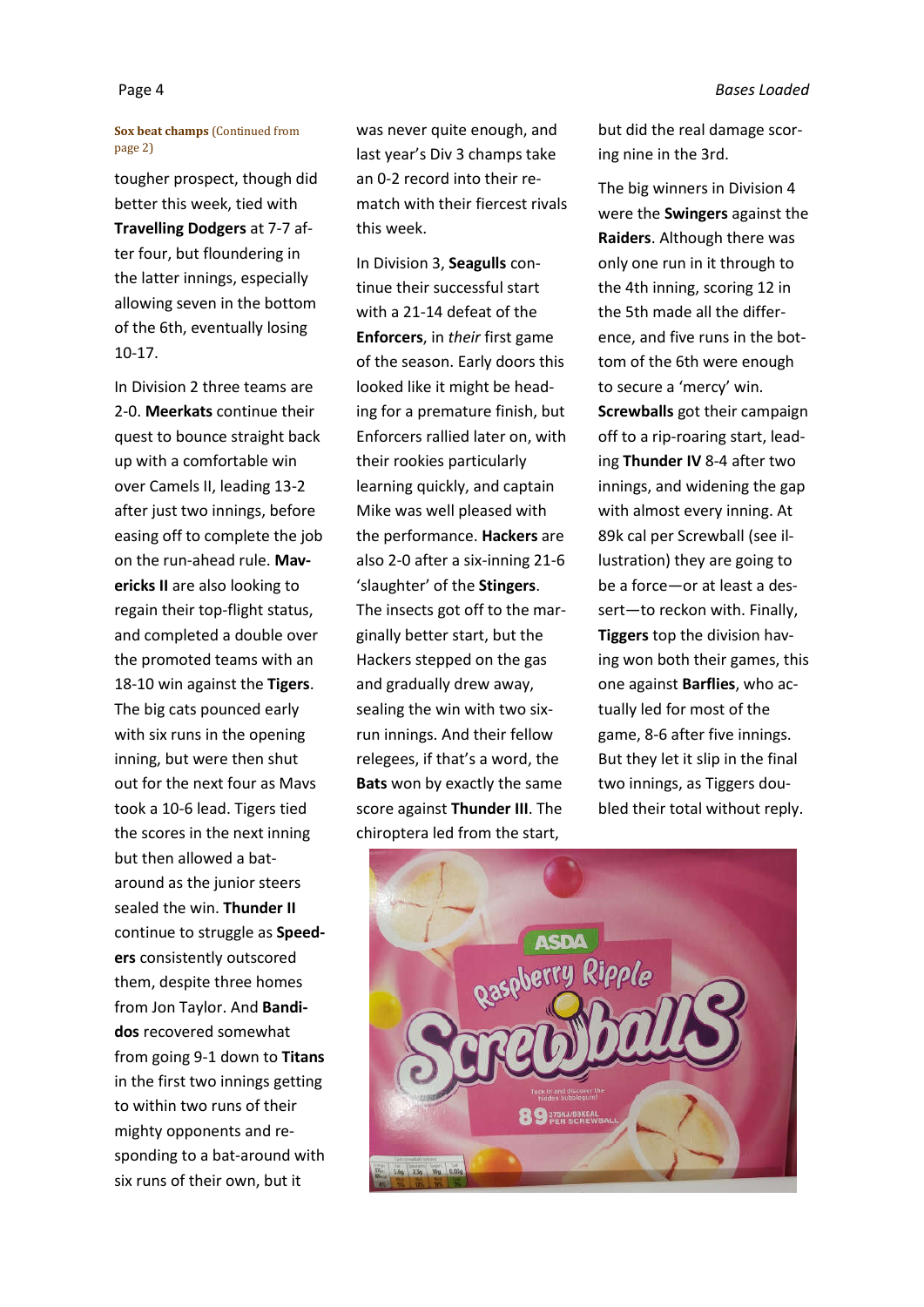## **Complaint judgment by Exec**

*The following text is the Exec's response to a complaint collectively made by a group of MSL players.*

## Background to the complaint Following incidents in the MSL Exec & Captains Facebook group and at the Captains' meeting, a complaint was received by the MSL Executive about the actions of a member of the League in discussions around our new gender inclusivity rules. The complaint was that this person was acting in such a way as to cause offence to members of the LGBTQ+ community with

the potential result of excluding or discouraging people of this community from playing softball. The complaint also stated that a member of the Exec had acted in such a way as to discourage the raising of this complaint.

The Executive remains strongly committed to ensuring that Softball in Manchester is an inclusive sport and has worked hard on agreeing recommendations to Captains about how we should do this in the best interests of our league. These have now been voted in with a strong majority in favour, reflecting that this is something important to the softball community of Manchester.

As is normal practice for a complaint, a subcommittee of the Executive was formed and reviewed this complaint. The nature of this complaint was different from those we have dealt with in the past, relating to breaches of rules and whether the situation mitigates what happened. As such we have engaged with BSUK on this and through them the BSF.

It is important to note that the tone of the complaint set the Executive as managers and owners of the League and sought for them to be responsible for all actions therein. That is not the case: the Executive is a democratically elected body of volunteers whose role is to act on the

the committee felt that this was most strongly linked to our rules in the Captain's Handbook on individual conduct (see box, next page). The committee also recognised that there is a fine line in the nature of this complaint in that we want captains to be able to engage and express the opinions of their teams to support development of the League through rule changes, but that this must be done in the right way.

#### Judgment

Having reviewed the communications on social media and recollections of people from the Captains' meeting, it is the committee's view that the complaint should be upheld, as the person named did cross that line by being dismissive and not supportive of trans

**MSL Exec & Captains Group** 

Private group · 95 members



will of the League members as expressed through Captains' votes. As such, responsibility lies not just with the Executive but with every Captain in the League as representatives of the will of their team.

In considering this complaint

and non-binary players. Unlike the complainants however, the committee does not necessarily agree that it is clear that this was the intent but it is clear that this is what has happened and it is beholden

*(Continued on page 6)*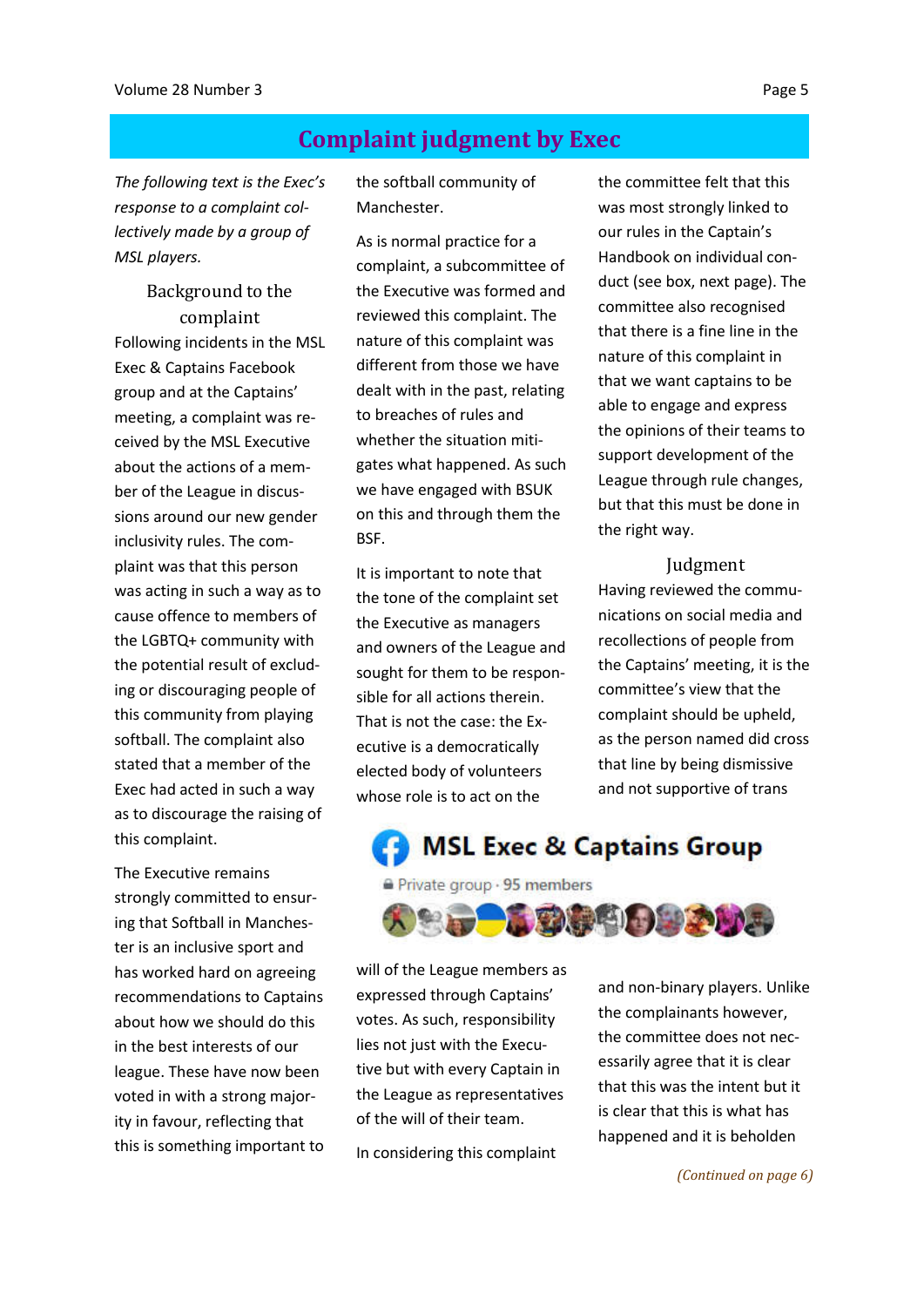#### **Complaint judgment** (Continued from page 5)

on all players and captains in our League to not intentionally abuse others and to not damage the reputation of our League.

The committee also notes that certain players in their response to these actions also crossed the line of what is acceptable behaviour within the intent of our individual behaviour rules making personal and defamatory statements.

Actions The actions we are taking based on the complaint are as follows:

- An addition to our rules and Captain's Handbook about appropriate behaviour through social media channels owned by the League with a penalty of being removed from such groups for repeated breaches of those rules in addition to the existing game suspension sentences. This will be developed by the Executive and shared with Captains.
- An addition to our rules specific guidance on ap-

propriate behaviour regarding inclusivity.

- Formal notice that any such breach of our conduct rules in future will result in a 2-game ban, escalating to higher categories of consequence for repeated breaches.
- Make a formal statement that abusive behaviour, no matter the reason, is not acceptable and depending on the severity will result in up to a 2-game ban escalating to higher categories of consequence for repeated breaches.
- An update to the captains

## **Extract from the Captain's Handbook**

Section 5 **Protests, Rule Breaches, Complaints and Sanctions 5.4 Unacceptable Conduct**

**5.4.1 Individual Conduct**

Possible sorts of unacceptable behaviour by an individual include, but are not limited to:

 Assault of a player or official, on or off the pitch. This shall be deemed a category 1 offence.

- **•** Serious verbal assault, including threats, on or off the pitch, of a player or official. This shall be a category 2 offence.
- Continued or sustained abuse of a player or official,

on or off the pitch. This shall be a category 3 offence.

 Coercion or forcing of any member of the sport, where such member is incapacitated by means of age, disability, mental state or any other reason, into inhuman, degrading or illegal activities, including, but not limited to sexual abuse. This shall be deemed a category 1 offence.

• Conduct by individuals identifiable as members of the League, where such conduct is damaging to the good name of the sport. This shall be deemed a category 3 offence.

Where such conduct is prolonged and/or seen to have lasting negative consequences it shall be deemed to be category 2 offence. **5.6.1 Possible sanctions**

## **5.6.1.1 For individual members of the League**

Possible sanctions vary according to the seriousness of the offence as follows:

*Category 1* – Any or all of: Permanent expulsion, suspension for a period of up to one calendar year.

*Category 2* – Any or all of: Suspension for less than 8 games.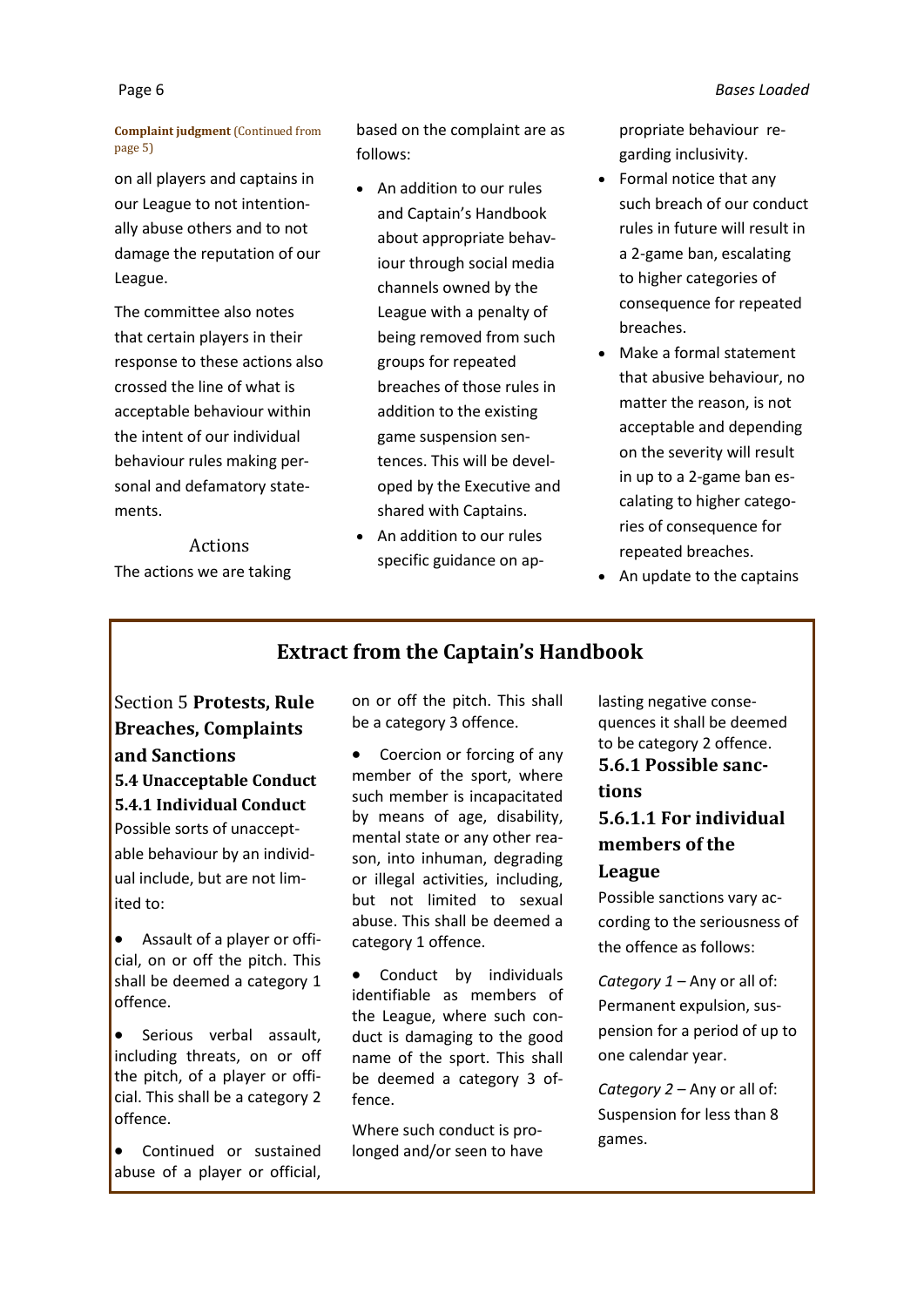and players in the League on actions being taken (as above) to support inclusivity and a reminder of the League's commitment to making Manchester Softball an inclusive environment.

Second complaint With regard to the complaint concerning a member of the Executive discouraging a complaint, the committee has reviewed all the evidence and has noted that the main theme of what this Exec member was doing in communications was supporting the complainer in the processes for raising a complaint. Where the conversation touched on the matter of the complaint it was made very clear that what was being expressed was a personal opinion and aimed at seeking clarity on what the complainer wanted to achieve. This Exec member also has offered an apology if they in any way gave the impression of being dismissive of the nature of the complaint which was not the intent.

The committee feels that the passion and drive of the members of the Executive to support our League is not something that we should be looking to suppress as actions such as this are what has

helped us to get to this point of being able to address the concerns raised in this complaint. It would be a shame and to the detriment of the League if such actions in future had to stop. If any of us do this badly we do welcome feedback on it so we can improve in the future.

The committee hopes that all members of the League can learn from the conclusions of this complaint so we can all continue to move the League forward to being an inclusive and fun place for all members of our softball community. If any such issues do happen again in the future the committee hopes that they are brought to the Executive's attention for them to address rather than becoming abusive as this is also to the detriment of the League.

**Ian Caird**, Umpire-in-Chief, on behalf of the subcommittee investigating this complaint.

*In accordance with this League's standard practice, the full texts of the original complaint, as well as the statements in response by the subjects of the complaint, are available on request.*

#### **Hitting for the cycle** (Continued from page 2)

of the game, but surely coming up to bat for the fourth time, having got three of the four hits needed, the target pops into view. But if what you need is a single or double, and you hit it far into the outfield: do you stop on 1st (or 2nd, whichever is needed) or do you run it out? Team game or personal glory? It's a funny, quirky thing to note, especially in softball, a hitting game where, for a good batter, getting to 1st is a relatively modest achievement.

Rather like a 'perfect hattrick' in football, a 'natural



cycle' is one in which the four hits come in order of bases reached, from single to homer. As the description above indicates, Barratt's cycle was not in the correct, 'natural' sequence. Something to aim for next time, eh, Nathan? **Mayhem's Nathan Barratt**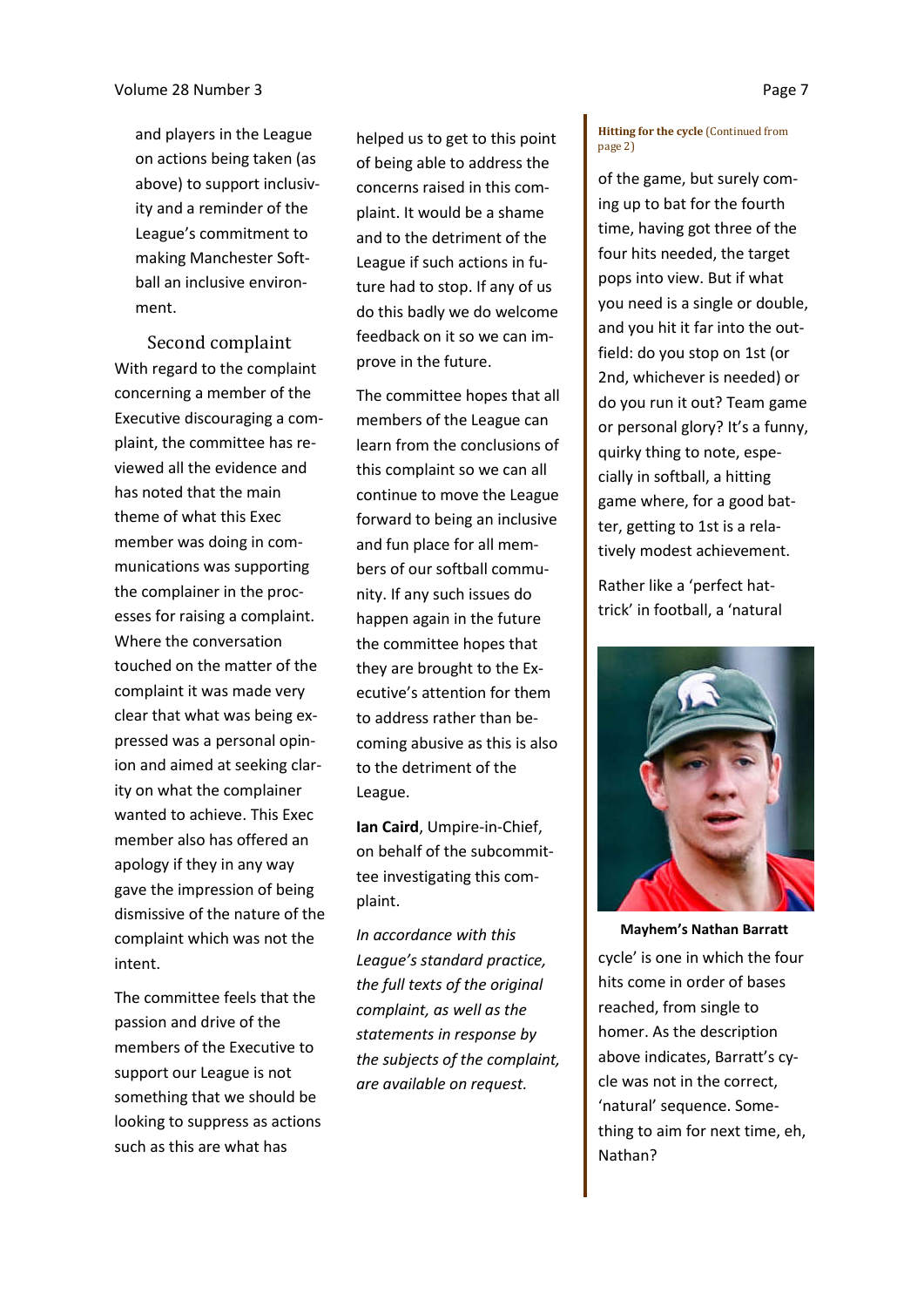## **Travelling Dodgers, NSL1 champions**

 $\blacksquare$  here will be many people across Manchester softball who will be aware that Travelling Dodgers entered MSL Division 1 last season finishing a respectful 4th place in their debut campaign.

What some may not know is that Travelling Dodgers are also your current NSL1 National Champions, winning the National Softball League Nationals played at Farnham Park last season to secure a place in European competition in 2023.

NSL runs two competitions: a league is run throughout the season, while there is also a National championship which is historically played in first week of September. The NSL1 Nationals is a tournamentstyle competition for the top eight league teams and so features the best co-ed softball teams in the country all shooting it out in one weekend.

Travelling Dodgers were set up way back in 2015 as a tournament team, starting as a 'B' grade team and playing (as they still do) tournaments all across the country. When we played tournaments in Farnham we used to walk over to the dirt pitches to watch some of the NSL1 games wondering if we could ever reach such a level. In 2016 that NSL dream became a reality as we became the first ever team to win NSL2 to gain promotion to NSL1. We established ourselves quickly within NSL1 with help of GB and Mavericks' Sherry Kenyon and in my opinion the best LBH player in the country Tyler McGoveran (pictured below, with Jonny Huck). In only our third season we won the NSL league play in 2019 which is played over 3 weekends involving the top 12 teams in the country, which was a major achievement for us beating the big three, Chromies, H20 and Pioneers.

After no NSL1 play in 2020 due to Covid, Travelling Dodgers came back strong and won

## **Jonny Huck**

the NSL Nationals in 2021 for the first time in their history, losing just a single game all weekend against softballing giants the Chromies. With the final streamed on YouTube, we played against our friends The KKs. Our first five LBHs all put the ball over the fence to give us control of the final. Any comeback was snuffed out with a diving catch from Kenyon midway through the game before Rachael Shkurko took the last out, making a catch in right field to win us the game 15-4.

Manchester was heavily represented with players in the Travelling Dodgers' NSL1 Nationals winning team with Rachael Shkurko, Dan Dow-

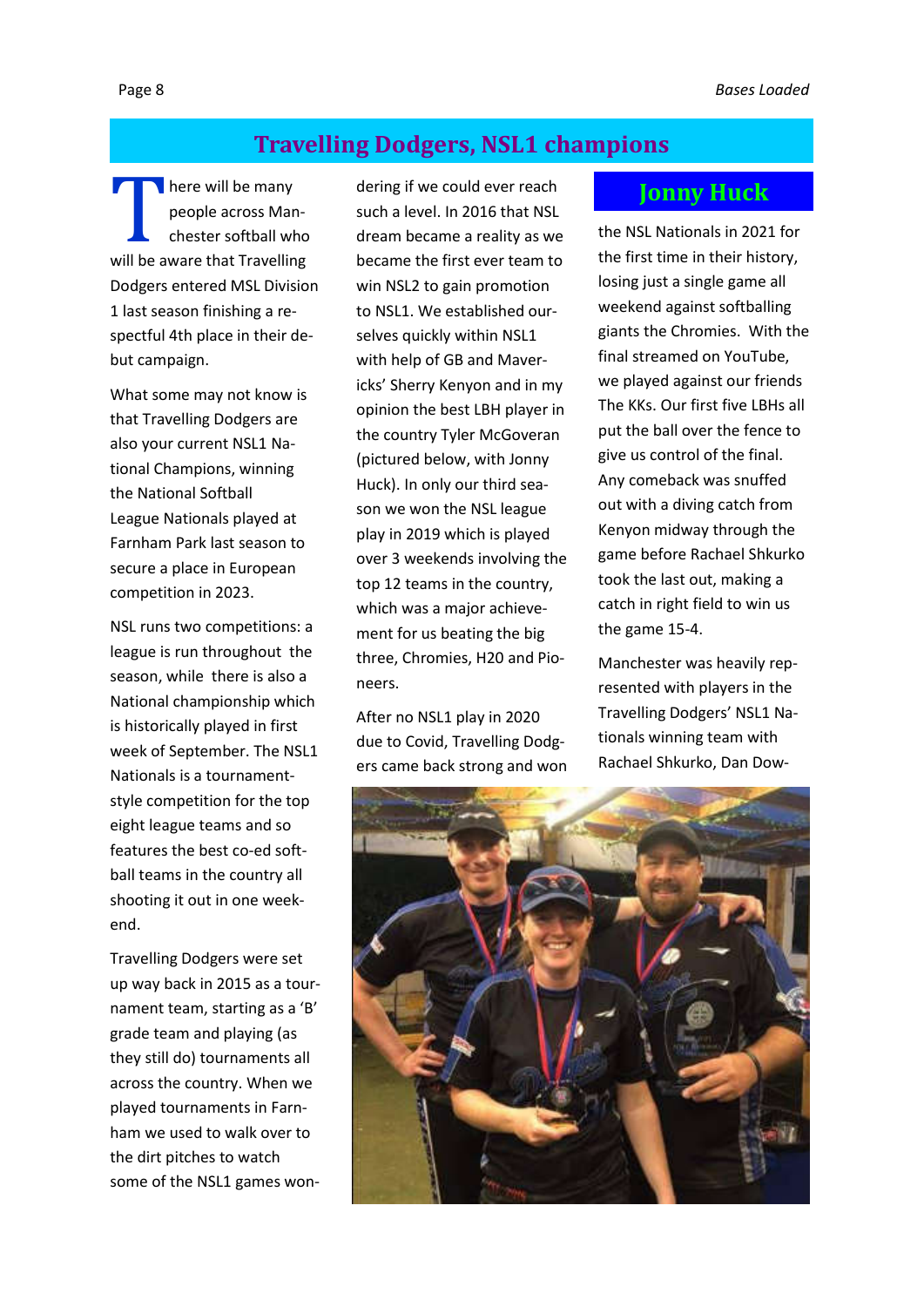#### Volume 28 Number 3 Page 9

![](_page_8_Picture_1.jpeg)

nes, Katie Jessop and Sam Steele from the MSL Travelling Dodgers plus Sherry Kenyon (Mavericks) and Jade Shaw (Lions).

The long-term plan for Travelling Dodgers is to keep progressing as a team and a club, bringing more players through their league team ranks offering them opportunities to play NSL1 competition softball whilst maintaining their philosophy that the "team is always bigger than the player".

It is very much worth mentioning that that the NSL league last year expanded to three divisions and this really shows that the popularity of softball is continuing to grow. It is great to see that Manchester is well represented at NSL level play: Travelling Dodgers and Mavericks in NSL1, Camels (who won the inaugural NSL3 Nationals) and the reigning NSL2 champions Tempest. It is also great to see Meerkats and Sefton Sharks grasping the opportu-

nity to start their own NSL journey, joining the newly formed NSL3. There are also many individuals from MSL who have been scouted over the years, such as the legend and trailblazer that is Danny Gunn (GB and Chromies) and now a new crop of young, exciting talent who are steadily progressing to play both national and international softball in 2022.

I would urge anyone interesting in progressing themselves to a higher level to get involved in NSL play – check out their website at eurosoftball.org. NSL1 starts again on the weekend of 21/22 May.

## **Free transfers**

**Players are free to reregister if they haven't played for their original team**

A number of players have changed teams just before or in first week of the season. These include players who inadvertently rostered to the wrong team, due to confusion; or have changed their minds (or had their minds changed for them) about which team they want to play for.

The Exec has agreed not to count these as 'transfers'. In fact, they debated introducing such a rule explicitly, after a couple of quite contentious cases in the past where play-

ers had been rostered to a team by a captain without their knowledge (or sometimes, agreement) when captains were still responsible for collecting players' data and submitting rosters. With players now responsible for their own registration, it was thought that this problem would go away. But in fact it has only changed its nature a little.

So, any player changing teams before actually having played for their original team will be allowed to do so without it counting as a transfer. They can either re-register on the website, or send the Secretary a message.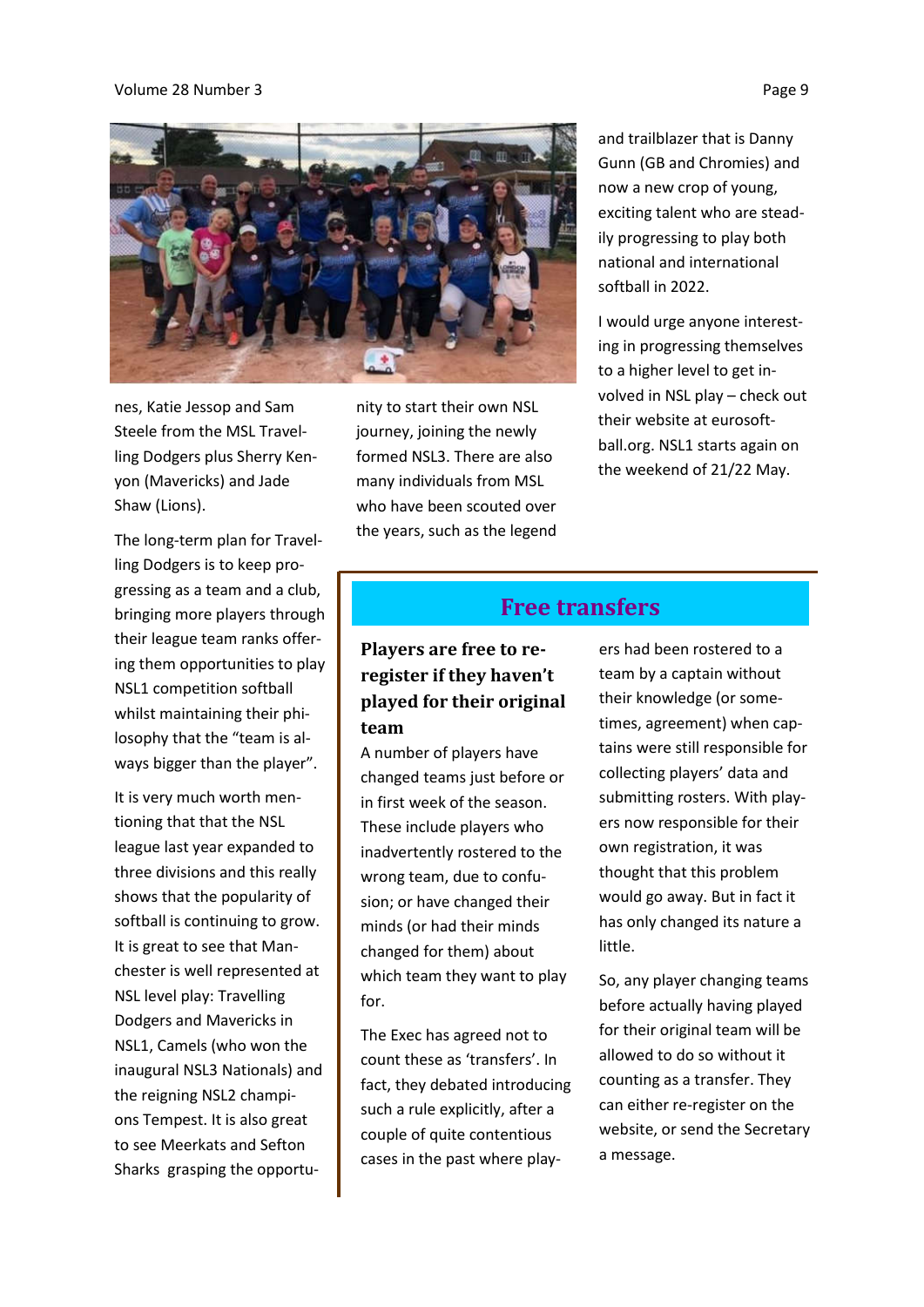## **Home runs**

#### \* grand slam

#### Division 1 SBH

1 – Nat Leyland (TDS)

#### Division 1 LBH

1 – Nathan Barratt (MHM), Matty Bell (TDS), Craig Brooks (TDS), Alfonso Carlino (MHM), Dan Downes (TDS), Brad Hadwin (THU), Adam Hughill (CAM), Benkei Johnson (LDS), Stevie Kidd (SHA), Pete Nightingale (MAV)

#### Division 2 SBH

1 – Kate Barlow (MKT), Faye Dunlop (MV2), Alyssa Jones (TIG)

#### Division 2 LBH

3 – Ed Covington (TIG), John Taylor (TH2)

2 – Sam Baker (TTN), Jeffery Fong (MV2), Rory Gibson (MKT), Ross Maskell (MV2), Luke Nelson (TTN), Simon Sharp (TIG) 1 – Keith Altena (MKT), Steve Bartlett (TH2), Andrew Bogie (TH2), Matt Fairweather (MKT), Adam Faloona (SPE), Finn Gavaghan (MV2), Duncan Jones (SPE), Jason Kneen (BND), Chris Lennon (SPE), Adam Morrison (BND), Liam Morrison (BND), James Stevens (MKT), Igor von Orel Bronte (MKT), James Wright\* (TIG))

#### Division 3 SBH

#### Division 3 LBH

3 – Alex Bates (BAT)

2 – Carl Emsley (SGL)

1 – Darren Bamford (FRZ), Harry Bell (HAC), Mike Connolly (SGL), David Grice (SGL), Mark Hayward (FRZ), Ant Henderson (SGL), Alex Mills (HAC), Ian Mills (HAC)

## Division 4 SBH 1 – Janette Rayton (TH4), Rachael

## Wake (SLG)

Division 4 LBH 4 – Joe Regan\* (SWI)

- (pictured)
- 3 James Tanner (SLG)

2 – Peter Reeves (SCR),

Sam Webb (SWI)

1 – Aleck Aspinall

(BFL), Mike Blazek

![](_page_9_Picture_27.jpeg)

(TGG), Luke Crannage (RAI), Ben

Leeks (SWI), Johann Lemmers (SLG), Matt Lyons (TGG), Artem Rastrepaev (SCR), Daniel Schofield (TH4), Ollie Sharpe (TGG), Chris Smith (BFL), Daniel Strayer (SCR)

## **Last week's MVPs**

Correction: The LBH MVP for Greensox in Week 1 was Thomas Russell, not Nathan Barratt as stated.

| <b>CAMELS</b>       | Lara Bragg (RF), Adam Hughill (P)              |
|---------------------|------------------------------------------------|
| <b>GREENSOX</b>     | Tash (1B), Tom (SS)                            |
| <b>LION DODGRS</b>  | Nic Duerden (CL), Stephen Howard (P)           |
| <b>MAVERICKS</b>    | Sherry Kenyon (CL), Pete Nightingale (SS)      |
| <b>MAYHEM</b>       | Karen Tange (3B), Nathan Barratt (SS)          |
| <b>SHARKS</b>       | Stevie Kidd (3B), Ebo (LF)                     |
| <b>THUNDER</b>      | Kim Hannesen (CL), Joe Grantham (SS)           |
| <b>TRAV DODGERS</b> | Natalie Leyland (CL), Matty Bell (LF)          |
| <b>BANDIDOS</b>     | Georgia McGeoch (Sub), Jason Kneen (SS)        |
| <b>CAMELS II</b>    | Nicola Booth (1B), Chris Drayton (P)           |
| <b>MAVERICKS II</b> | Faye Dunlop (2B), Steve Kellett (P)            |
| <b>MEERKATS</b>     | Kate Barlow (3B), Keith Altena (SS)            |
| <b>SPEEDERS</b>     | Christine Hunter, Chris Lennon                 |
| THUNDER II          | Ashley Swaby (LF), Jon Taylor (2B)             |
| <b>TIGERS</b>       | Alyssa Jones (LF), Simon Sharp (2B)            |
| TITANS              | Gabby Kenwothy (CR), Sam Baker (CL)            |
| <b>BATS</b>         | Beryl Lannin-Jones (1B), Carlos dos Ramos (SS) |
| <b>ENFORCERS</b>    | Lisa Williams (2B), Mitchell Gilbert (CL)      |
| <b>FREEZE</b>       | rested                                         |
| <b>HACKERS</b>      | Ella Mills (1B), Alex Mills (3B)               |
| <b>SEAGULLS</b>     | Gina Amos (3B), Carl Emsley (SS)               |
| <b>STINGERS</b>     | Chloe Patien (P), Mark Fox (C)                 |
| <b>THUNDER III</b>  | Ellie Sams (LF), Dean Cull (3B)                |
| <b>BARFLIES</b>     | Hayley-Jane Sims (2B), Chris Smith (P)         |
| <b>RAIDERS</b>      | Eliza Thompson (2B), Luke Crannage (SS)        |
| <b>SCREWBALLS</b>   | Liv Westmacott (SS), Peter Reeves (EP)         |
| <b>SLUGGABABES</b>  | rested                                         |
| <b>SWINGERS</b>     | Em Park (1B), Joe Regan (CR)                   |
| <b>THUNDER IV</b>   | Nicola Pugh (1B), Gary Sugden (SS)             |
| TIGGERS             | Jenna Gamble (1B), Oli Sharpe (SS)             |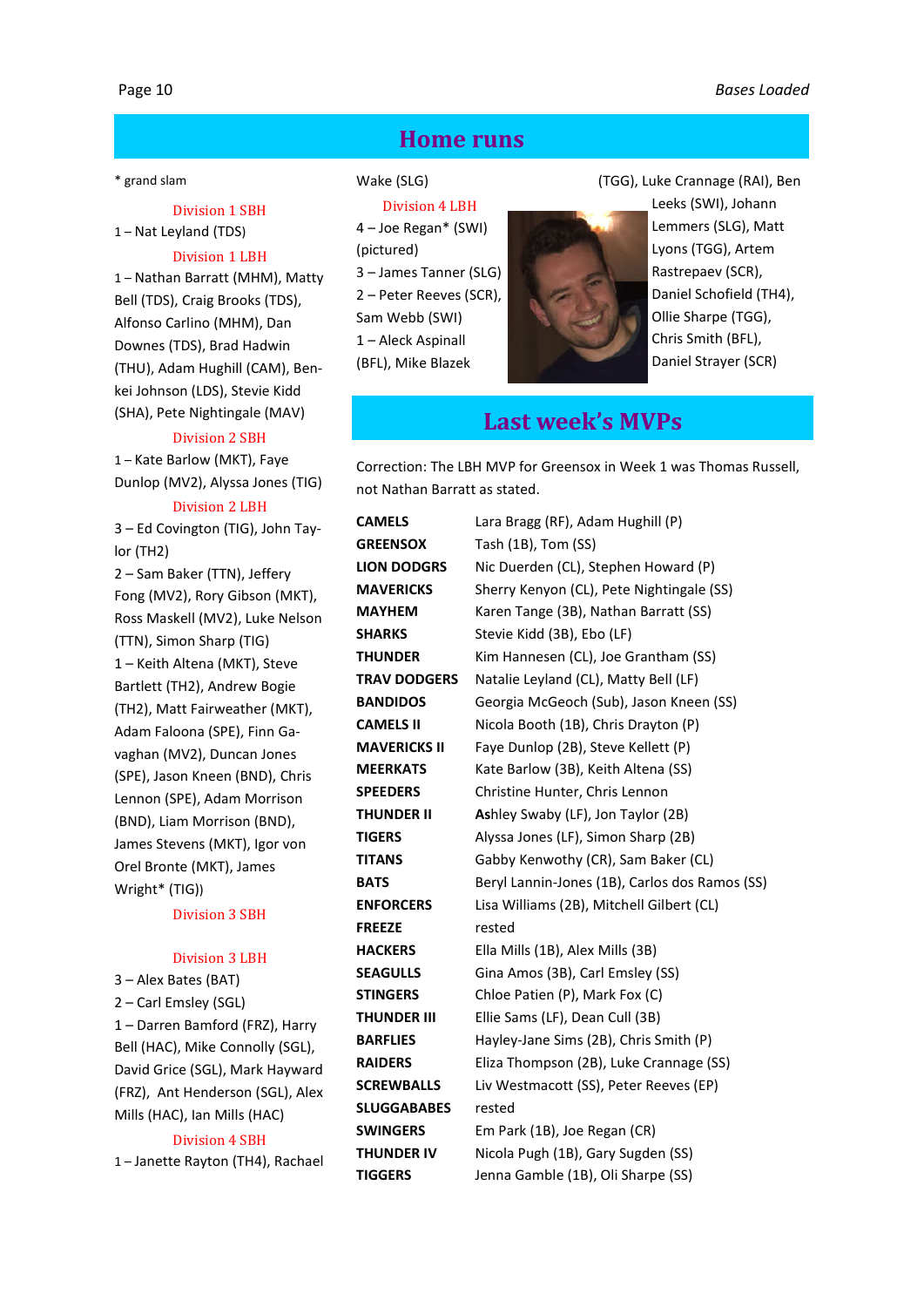## **Next week's fixtures**

#### Division 1

**Camels @ Mayhem** (F, DS) Last meeting 31 August 2021, Camels won 17-6 and lead 7-2 in all meetings.

**Lion Dodgers @ Greensox** (H, AG) Last meeting 1 September 2021, Greensox won 13-3, their 50th win in 62 games against the former Jammy Dodgers—the second most played fixture in the calendar. **Sharks @ Mavericks** (G, JC) First ever meeting.

**Thunder @ Travelling Dodgers** (E, CD) Last meeting 31 August 2021, Thunder won 20 -12, completing the double in their first season of meetings.

#### Division 2

**Bandidos @ Thunder II** (F, MD) First ever meeting. **Speeders @ Mavericks II** (A, AH) Last meeting 15 August 2018, Mavs won 16-10, to take a 3-2 lead in all meetings. **Tigers @ Camels II** (C, IC) First ever meeting.

**Titans @ Meerkats** (B, PF) First ever meeting.

#### Division 3

**Hackers @ Bats** (3, HS) Last meeting 7 September 2021 in Division 2, Hackers won 24-11

last year, she is now a "free agent" available to roster for

![](_page_10_Picture_11.jpeg)

but Bats lead 21-13 in this the most played fixture outside the top division, and the most played between founder members.

**Seagulls @ Freeze** (2, AR) Only previous meeting 8 June 2021, Freeze won 34 -15 in 5 innings. **Stingers @ Enforcers** (4, MG) Last meeting 8 June 2021, Stingers won 22- 18, their first win in three attempts. **Thunder III** rest

#### Division 4

**Barflies @ Screwballs** (8, SS) First ever meeting. **Thunder IV @ Sluggababes** (6, FF) First ever meeting.

**Tiggers @ Swingers** (7, PF) Last meeting 20 July 2021, Tiggers won 19-12, completing the double in their first pair of meetings. **Raiders** rest

**Results** (Continued from page 12)

| <b>HACKERS</b>                                              | 150366 | 21 |  |  |  |
|-------------------------------------------------------------|--------|----|--|--|--|
| STINGERS                                                    | 301011 | 6  |  |  |  |
| RAR, Pitch 4, Umpire Mike Goff<br>HR: <b>HAC</b> Alex Mills |        |    |  |  |  |

**THUNDER III** 20211 6<br>**BATS** 41934 21 **BATS** 4 1 9 3 4 **21** RAR, Pitch 2, Umpire Adam Roberts HR: **BAT** Alex Bates

#### **Division 4**

**RAIDERS** 2 0 5 3 3 0 **13 SWINGERS** 5 0 1 5 12 5 **28** RAR, Pitch 6, Umpire SimonSharp HRs: **RAI Joe Regan** 2 (1GS), Sam Webb, Ben Leeks; **SWI** Luke Crannage

**SCREWBALLS** 2 6 1 6 5 0 2 **22 THUNDER IV** 4 0 1 1 0 3 0 **9** Pitch 7, Umpire Paul Fagan HRs: **SCR** Daniel Strayer, Peter Reeves 2, Artem Rastrepaev

**TIGGERS** 3 0 0 1 2 4 2 **12 BARFLIES** 1 4 0 2 1 0 0 **8** Pitch 8, Umpire Fliss Fagan HR: **BFL** Chris Smith

## **Guest appearances**

*Any player appearing five times as a guest for the same team is automatically transferred to that team.* 

#### **UP**

Christian Frost (BAT) for Meerkats Becci Wadeson (TH2) for Thunder (2nd) **SAME DIV** 

Bekky Platt (SWI) for Raiders

#### **DOWN**

Bryn Davies (MAV) for Enforcers James Wright (TIG) for Tiggers

**Anissa Aghtarafi** has derostered from Mayhem. According to the new rule introduced

**Roster change**

any team. But because she has made one appearance for Mayhem, this will count as a transfer. See article "Free transfers" on page 9 regarding

players changing teams without having appeared for the team they originally rostered to.